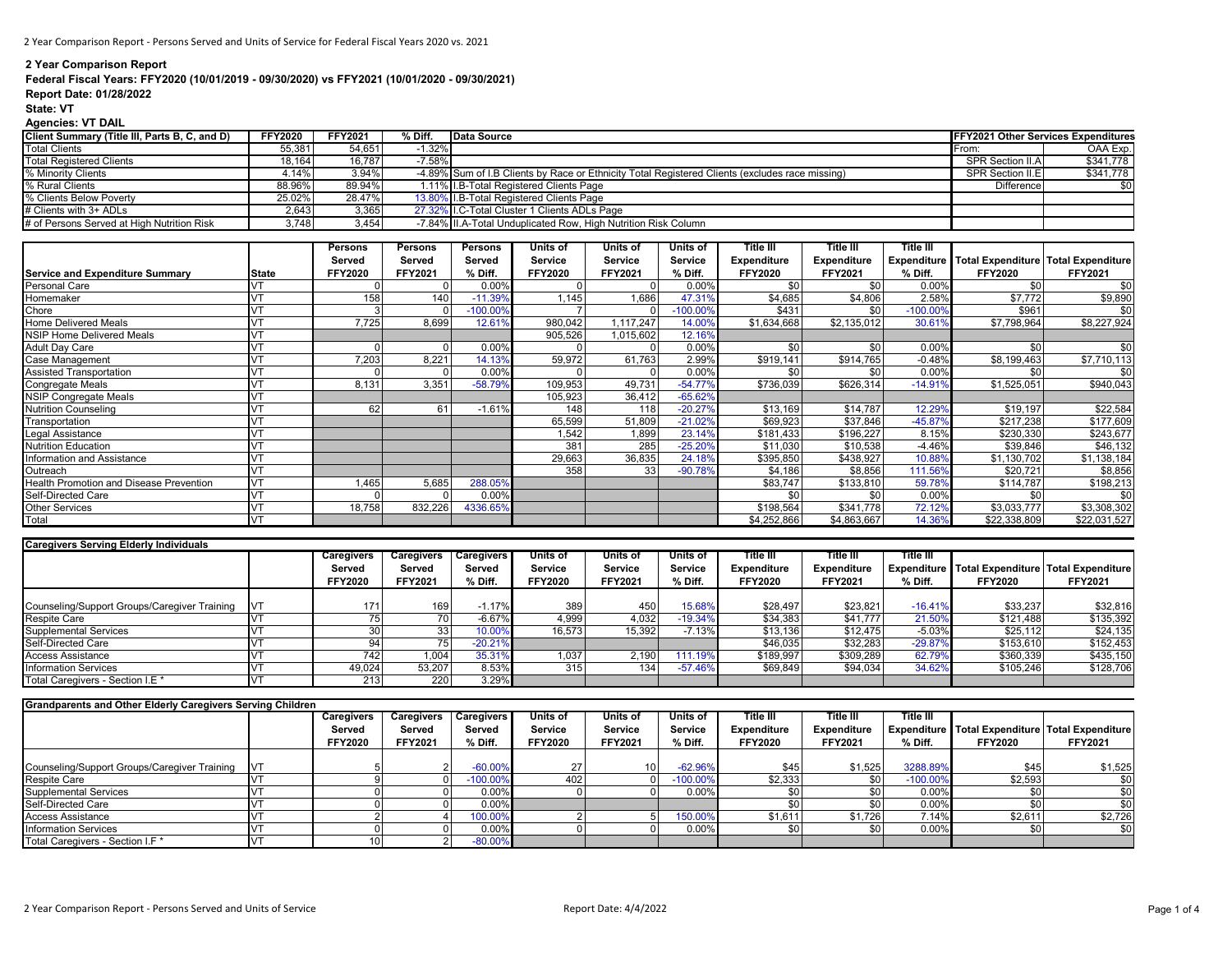# 2 Year Comparison Report - Persons Served and Units of Service for Federal Fiscal Years 2020 vs. 2021

| FFY2020 States and Territories  | <b>AK</b>         | <b>AL</b>          | <b>AR</b>         | <b>AS</b>        | AZ              | CA               |
|---------------------------------|-------------------|--------------------|-------------------|------------------|-----------------|------------------|
| <b>Total Count: 1</b>           | CO                | <b>CT</b>          | DC                | DE               | FL.             | <b>GA</b>        |
|                                 | GU                | HI                 | IA                | ID               |                 | IN               |
|                                 | <b>KS</b>         | KY                 | LA                | <b>MA</b>        | <b>MD</b>       | <b>ME</b>        |
|                                 | MI                | <b>MN</b>          | <b>MO</b>         | <b>MP</b>        | <b>MS</b>       | <b>MT</b>        |
|                                 | <b>NC</b>         | <b>ND</b>          | <b>NE</b>         | <b>NH</b>        | NJ              | <b>NM</b>        |
|                                 | <b>NV</b>         | <b>NY</b>          | OH                | OK               | <b>OR</b>       | <b>PA</b>        |
|                                 | <b>PR</b>         | R <sub>l</sub>     | <b>SC</b>         | <b>SD</b>        | TN              | <b>TX</b>        |
|                                 | UT                | VA                 | VI                | VT               | <b>WA</b>       | <b>WI</b>        |
|                                 | <b>WV</b>         | <b>WY</b>          |                   |                  |                 |                  |
| FFY2020 Regions (if applicable) | Region I          | Region II          | <b>Region III</b> | <b>Region IV</b> | <b>Region V</b> | <b>Region VI</b> |
| <b>Total Count: 1</b>           | <b>Region VII</b> | <b>Region VIII</b> | <b>Region IX</b>  | <b>Region X</b>  |                 |                  |

| <b>FFY2021 States and Territories</b> | <b>AK</b>         | <b>AL</b>          | <b>AR</b>         | <b>AS</b>        | AZ              | CA               |
|---------------------------------------|-------------------|--------------------|-------------------|------------------|-----------------|------------------|
| Total Count: 1 I                      | <b>CO</b>         | <b>CT</b>          | DC                | <b>DE</b>        | FL              | <b>GA</b>        |
|                                       | GU                | HI                 | IA                | ID               |                 | IN               |
|                                       | <b>KS</b>         | <b>KY</b>          | LA                | <b>MA</b>        | <b>MD</b>       | <b>ME</b>        |
|                                       | MI                | <b>MN</b>          | <b>MO</b>         | <b>MP</b>        | <b>MS</b>       | <b>MT</b>        |
|                                       | <b>NC</b>         | <b>ND</b>          | <b>NE</b>         | <b>NH</b>        | <b>NJ</b>       | <b>NM</b>        |
|                                       | <b>NV</b>         | <b>NY</b>          | OH                | OK               | <b>OR</b>       | <b>PA</b>        |
|                                       | <b>PR</b>         | R <sub>l</sub>     | <b>SC</b>         | <b>SD</b>        | <b>TN</b>       | <b>TX</b>        |
|                                       | UT                | VA                 | VI                | VT               | <b>WA</b>       | WI               |
|                                       | <b>WV</b>         | <b>WY</b>          |                   |                  |                 |                  |
| FFY2021 Regions (if applicable)       | Region I          | Region II          | <b>Region III</b> | <b>Region IV</b> | <b>Region V</b> | <b>Region VI</b> |
| Total Count: 1                        | <b>Region VII</b> | <b>Region VIII</b> | <b>Region IX</b>  | <b>Region X</b>  |                 |                  |

\*Individual services do not sum to total.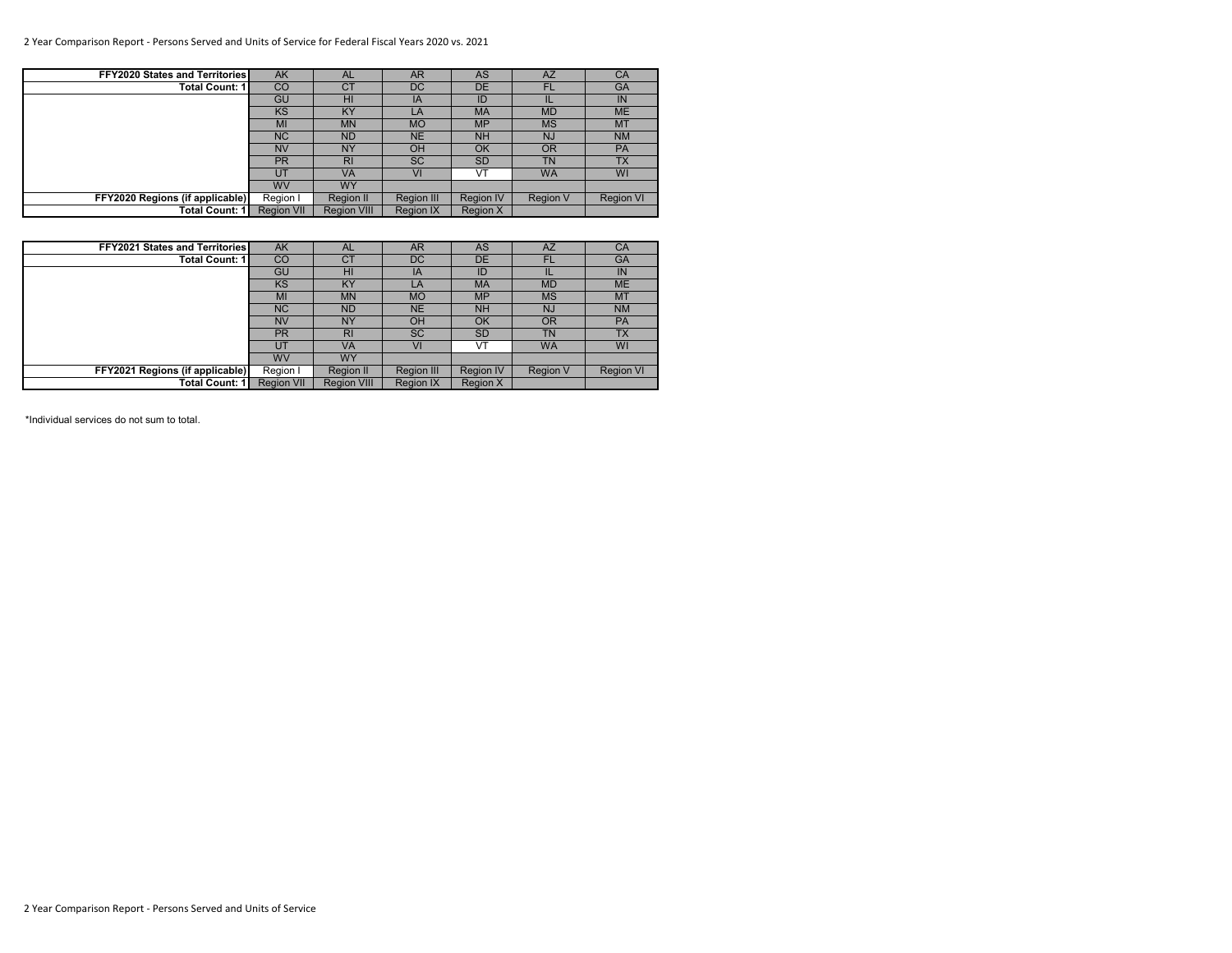

| Total              |
|--------------------|
| <b>Expenditure</b> |
| % Diff.            |
| $0.00\%$           |
| 27.25%             |
| $-100.00%$         |
| 5.50%              |
|                    |
| 0.00%              |
| $-5.97%$           |
| 0.00%              |
| $-38.36%$          |
|                    |
| 17.64%             |
| $-18.24%$          |
| 5.79%              |
| 15.78%             |
| $0.66\%$           |
| $-57.26%$          |
| 72.68%             |
| 0.00%              |
| 9.05%              |
| $-1.38%$           |

| Total<br>Expenditure<br>% Diff. |  |  |  |  |  |  |
|---------------------------------|--|--|--|--|--|--|
| $-1.27%$                        |  |  |  |  |  |  |
| 11.44%<br>$-3.89%$              |  |  |  |  |  |  |
| $-0.75%$<br>20.76%              |  |  |  |  |  |  |
| 22.29%                          |  |  |  |  |  |  |

| Total<br><b>Expenditure</b><br>% Diff. |
|----------------------------------------|
| 3288.89%                               |
| $-100.00\%$                            |
| 0.00%                                  |
| $0.00\%$                               |
| 4.40%                                  |
| $0.00\%$                               |
|                                        |